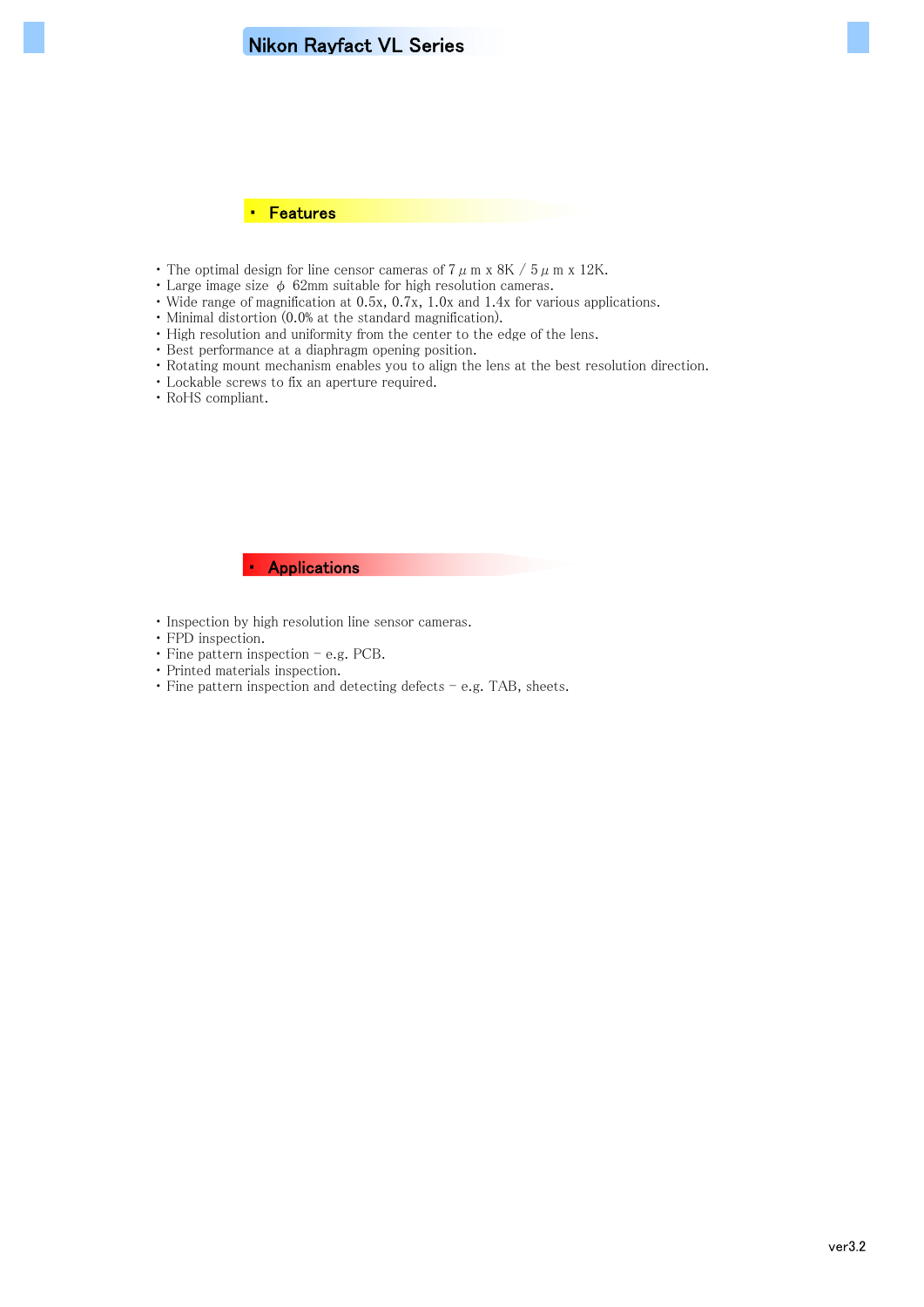## NikonRayfactVL0.7x



### Specifications **Specifications**

| Model                      | L-OFM05034MN                                                            | Model                      | L-OFM07042MN                                                         |
|----------------------------|-------------------------------------------------------------------------|----------------------------|----------------------------------------------------------------------|
| Focal length               | 122.0mm                                                                 | Focal length               | 122.0mm                                                              |
| F Number $(\infty)$        | F4.9                                                                    | F Number $(\infty)$        | F4.9                                                                 |
| NA (Diaphragm open)        | 0.034                                                                   | NA (Diaphragm open)        | 0.042                                                                |
| <b>Magnification</b> scale | $-0.5x$                                                                 | <b>Magnification scale</b> | $-0.7x$                                                              |
| Reference wavelength       | 546.07nm(e-line)                                                        | Reference wavelength       | 546.07nm(e-line)                                                     |
| Wavelength range           | $400 - 700$ nm                                                          | Wavelength range           | 400~700nm                                                            |
| Picture angle              | $19.4^\circ$                                                            | Picture angle              | $17.1^\circ$                                                         |
| Image size                 | 62mm $\phi$                                                             | Image size                 | 62mm $\phi$                                                          |
| <b>Object Size</b>         | 124.0mm $\phi$                                                          | <b>Object Size</b>         | 88.6mm $\phi$                                                        |
| <b>Distortion</b>          | $0.0\% \times 1$                                                        | <b>Distortion</b>          | $0.0\% \times 1$                                                     |
| Relative illumination      | 92.9% $\times 1$                                                        | Relative illumination      | 94.3% $×1$                                                           |
| Aperture scale             | 4.9.5.6.8.11<br>(With a click stop, short lines are 1/2 aperture) $\&2$ | Aperture scale             | 4.9.5.6.8.11<br>(With a click stop, short lines are 1/2 aperture) X2 |
| Object-to-image distance   | 531.9mm                                                                 | Object-to-image distance   | 486.4mm                                                              |
| Working distance           | 275.3mm                                                                 | Working distance           | 216.1mm                                                              |
| Mount size                 | $M55(P=0.75)$                                                           | Mount size                 | $M55(P=0.75)$                                                        |
| Flange-to-image distance   | 156.2mm                                                                 | Flange-to-image distance   | 180.3mm                                                              |
| <b>Back focus</b>          | $124.4$ mm                                                              | <b>Back focus</b>          | 135.2mm                                                              |
| Attachment size            | $M55(P=0.75)$                                                           | Attachment size            | $M55(P=0.75)$                                                        |
| Diameter/length            | 73.5mm $\phi$ × 134.9mm $\ge$ 3                                         | Diameter/length            | 73.5mm $\phi$ × 137.8mm $\cdot$ $\cdot$ $\cdot$ 3                    |
| Weight                     | Approximately 820g                                                      | Weight                     | Approximately 780g                                                   |
|                            |                                                                         |                            |                                                                      |

 $\frac{1}{2}$  Image size 62mm $\phi$  at F4.9.  $\frac{1}{2}$  at F4.9.

※2 Diaphragm scale indicated with indexes. No numeric indication. ※2 Diaphragm scale indicated with indexes. No numeric indication.

※3 Dimension excludes protrusion of screws or other convex part. ※3 Dimension excludes protrusion of screws or other convex part.





・Specifications unless any specific instructions are stated is at the standard magnification.

・Specifications are subject to change without prior notice. ver3.2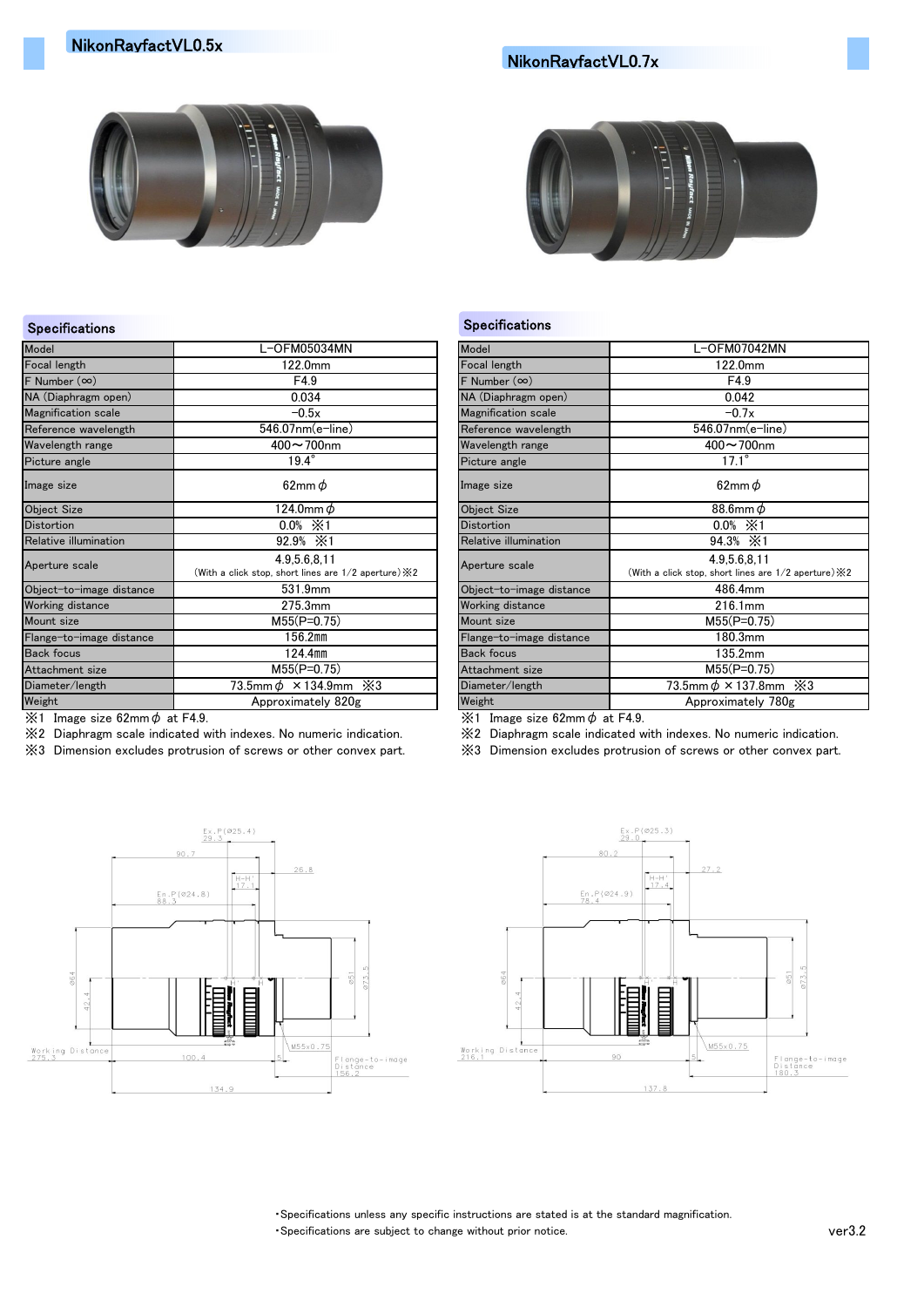# NikonRayfactVL1.0x NikonRayfactVL1.4x





### Specifications **Specifications** Specifications **Specifications**

| Model                      | L-OFM10051MN                                                            | Model                      | L-OFM14060MN                                                            |
|----------------------------|-------------------------------------------------------------------------|----------------------------|-------------------------------------------------------------------------|
| Focal length               | 122.0mm                                                                 | Focal length               | 122.0mm                                                                 |
| $F$ Number $(\infty)$      | F4.9                                                                    | F Number $(\infty)$        | F4.9                                                                    |
| NA (Diaphragm open)        | 0.051                                                                   | NA (Diaphragm open)        | 0.06                                                                    |
| <b>Magnification</b> scale | $-1.0x$                                                                 | <b>Magnification scale</b> | $-1.4x$                                                                 |
| Reference wavelength       | 546.07nm(e-line)                                                        | Reference wavelength       | 546.07nm(e-line)                                                        |
| Wavelength range           | $400 - 700$ nm                                                          | Wavelength range           | $400 - 700$ nm                                                          |
| Picture angle              | $14.5^\circ$                                                            | Picture angle              | $12.0^\circ$                                                            |
| Image size                 | 62mm $\phi$                                                             | Image size                 | 62mm $\phi$                                                             |
| <b>Object Size</b>         | $\phi$ 62.0mm                                                           | <b>Object Size</b>         | $\phi$ 44.3mm                                                           |
| <b>Distortion</b>          | $0.0\% \times 1$                                                        | <b>Distortion</b>          | $0.0\% \times 1$                                                        |
| Relative illumination      | 95.6% $×1$                                                              | Relative illumination      | 96.8% $\cdot$ X1                                                        |
| Aperture scale             | 4.9.5.6.8.11<br>(With a click stop, short lines are 1/2 aperture) $\&2$ | Aperture scale             | 4.9,5.6,8,11<br>(With a click stop, short lines are 1/2 aperture) $\&2$ |
| Object-to-image distance   | 470.9mm                                                                 | Object-to-image distance   | 484.6mm                                                                 |
| Working distance           | 177.8mm                                                                 | <b>Working distance</b>    | 130.0mm                                                                 |
| Mount size                 | $M55(P=0.75)$                                                           | Mount size                 | $M55(P=0.75)$                                                           |
| Flange-to-image distance   | 216.5mm                                                                 | Flange-to-image distance   | 205.6mm                                                                 |
| <b>Back focus</b>          | 152.5mm                                                                 | <b>Back focus</b>          | 220.6mm                                                                 |
| Attachment size            | $M55(P=0.75)$                                                           | Attachment size            | $M55(P=0.75)$                                                           |
| Diameter/length            | 73.5mm $\phi$ × 143.3mm $\cdot$ $\times$ 3                              | Diameter/length            | 73.5mm $\phi$ × 154mm $\cdot$ $\times$ 3                                |
| Weight                     | Approximately 840g                                                      | Weight                     | Approximately 920g                                                      |
|                            |                                                                         |                            |                                                                         |

 $\frac{1}{2}$  Image size 62mm $\phi$  at F4.9.  $\frac{1}{2}$  at F4.9.

※2 Diaphragm scale indicated with indexes. No numeric indication. ※2 Diaphragm scale indicated with indexes. No numeric indication.

※3 Dimension excludes protrusion of screws or other convex part. ※3 Dimension excludes protrusion of screws or other convex part.





・Specifications unless any specific instructions are stated is at the standard magnification.

・Specifications are subject to change without prior notice. ver3.2